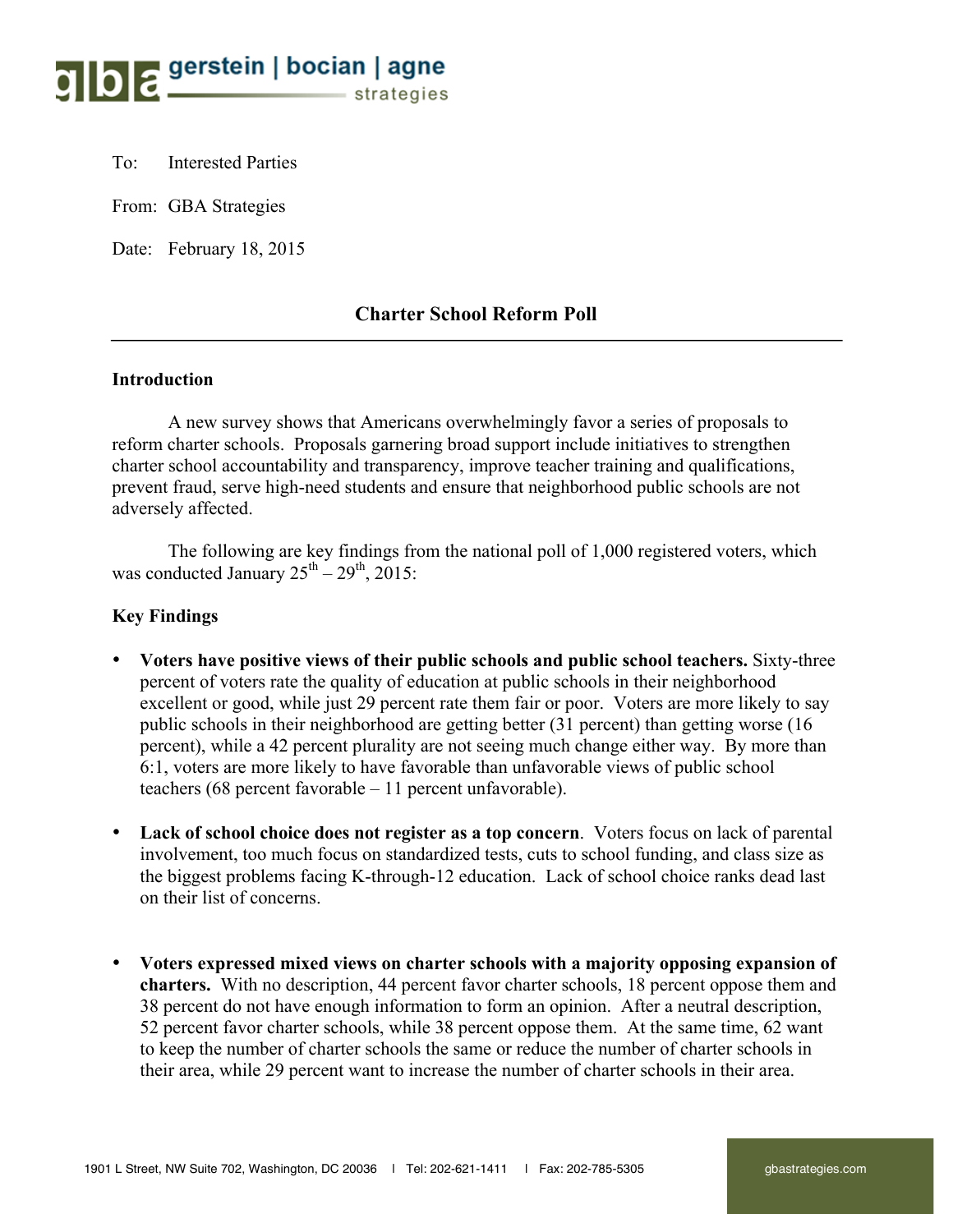

- **Voters have limited awareness of charter schools and while they support charter schools, they don't want to expand them.** When simply asked their opinion about charter schools, 44 percent favor charter schools, 18 percent oppose them and 38 percent do not have enough information to form an opinion. At the same time, 62 want to keep the number of charter schools the same or reduce the number of charter schools in their area, while 29 percent want to increase the number of charter schools in their area.
- **Voters overwhelmingly favor charter school reform proposals.** Huge majorities of voters favor proposals to strengthen transparency and accountability, teacher training and qualifications, anti-fraud measures, ensuring high-need students are served and making sure neighborhood public schools are not adversely affected.

|                                                                                                                                                                                        | Total Support % |
|----------------------------------------------------------------------------------------------------------------------------------------------------------------------------------------|-----------------|
| <b>Transparency &amp; Accountability</b>                                                                                                                                               |                 |
| Require companies and organizations that manage charter schools to<br>open board meetings to parents and the public, similar to public<br>school board meetings                        | 89              |
| Require state officials to conduct regular audits of charter schools'<br>finances to detect fraud, waste or abuse of public funds                                                      | 88              |
| Require companies and organizations that manage charter schools to<br>release to parents and the public how they spend taxpayer money,<br>including their annual budgets and contracts | 86              |
| <b>Protect Neighborhood Schools</b>                                                                                                                                                    |                 |
| Ensure that neighborhood public schools do not lose funding when<br>new charter schools open in their area                                                                             | 78              |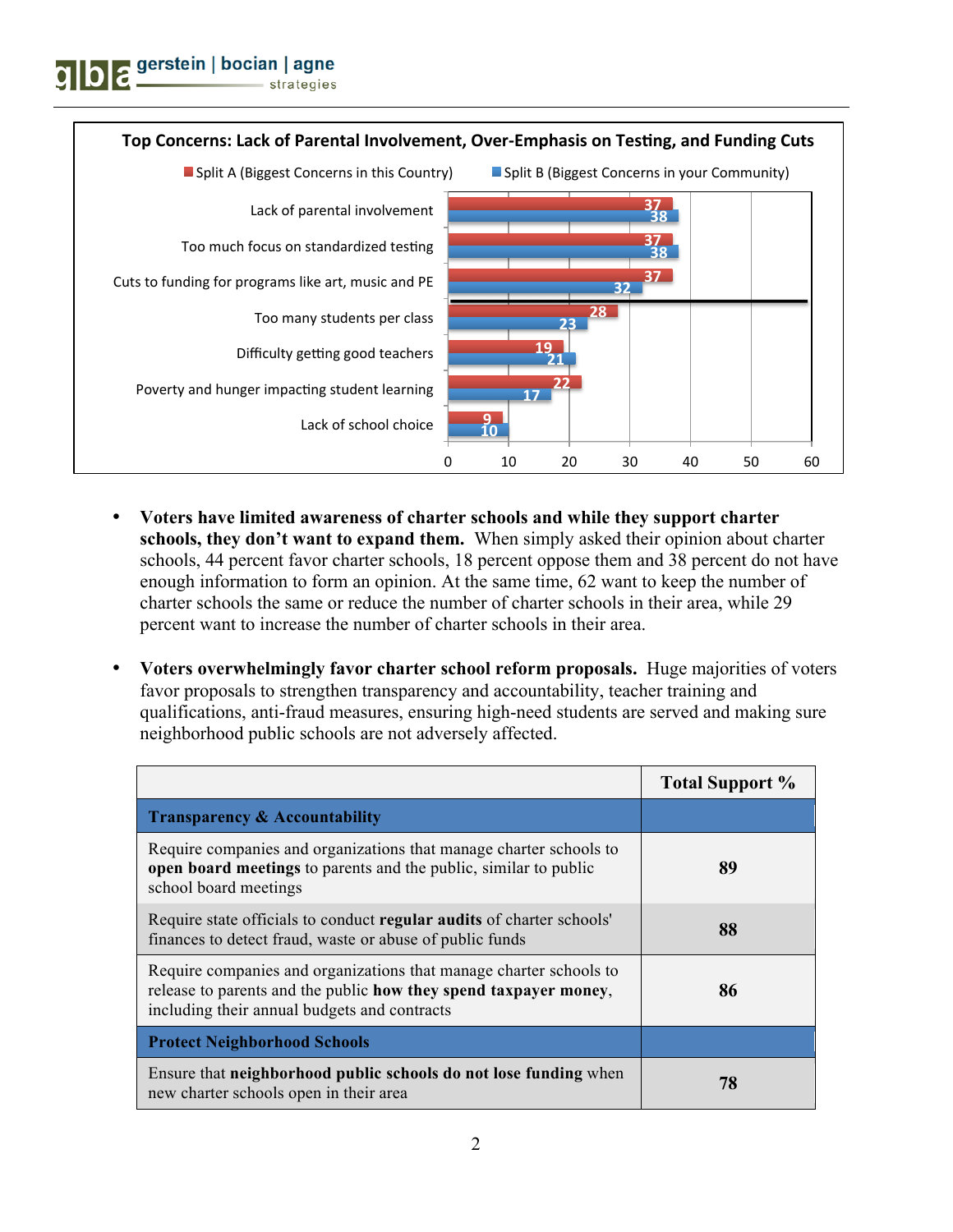Schools

| Before any new charter school is approved, conduct an <b>analysis of</b><br>the impact the school will have on neighborhood public schools                                                    | 72 |
|-----------------------------------------------------------------------------------------------------------------------------------------------------------------------------------------------|----|
| <b>Protect Taxpayer funds</b>                                                                                                                                                                 |    |
| Require charter schools to return taxpayer money to the school<br>district for any student that leaves the charter school to return to a<br>neighborhood public school during the school year | 79 |
| Stop the creation of new charter schools if state officials have not<br>shown the ability to prevent fraud and mismanagement                                                                  | 71 |
| Prohibit charter school board members and their immediate families<br>from financially benefiting from their schools.                                                                         | 65 |
| Prohibit charter schools from spending taxpayer dollars on<br>advertising or marketing.                                                                                                       | 56 |
| High quality education for every child                                                                                                                                                        |    |
| Require all teachers who work in taxpayer funded schools, including<br>neighborhood public schools and charter schools, to meet the same<br>training and qualification requirements           | 89 |
| Require charter schools to serve high-need students such as special<br>education students, at the same level as neighborhood public schools.                                                  | 80 |

In addition, the poll found broad strong bi-partisan support for these reforms and by both supporters and opponents of charter schools.

| Require companies and organizations that manage charter schools to open board meetings to parents and |                                                                                                      |        |
|-------------------------------------------------------------------------------------------------------|------------------------------------------------------------------------------------------------------|--------|
|                                                                                                       | the public, similar to public school board meetings                                                  |        |
|                                                                                                       | Favor                                                                                                | Oppose |
| Democrats                                                                                             | 88                                                                                                   | 11     |
| Independents                                                                                          | 89                                                                                                   | 10     |
| Republicans                                                                                           | 91                                                                                                   | 6      |
| People Who Favor Charter                                                                              | 90                                                                                                   | 9      |
| Schools                                                                                               |                                                                                                      |        |
| People Who Oppose Charter                                                                             | 87                                                                                                   | 10     |
| Schools                                                                                               |                                                                                                      |        |
|                                                                                                       |                                                                                                      |        |
|                                                                                                       | Require companies and organizations that manage charter schools to release to parents and the public |        |
|                                                                                                       | how they spend taxpayer money, including their annual budgets and contracts.                         |        |
|                                                                                                       | Favor                                                                                                | Oppose |
| Democrats                                                                                             | 80                                                                                                   | 15     |
| Independents                                                                                          | 89                                                                                                   | 8      |
| Republicans                                                                                           | 87                                                                                                   | 11     |
| People Who Favor Charter                                                                              | 89                                                                                                   | 8      |
| Schools                                                                                               |                                                                                                      |        |
| People Who Oppose Charter                                                                             | 91                                                                                                   | 8      |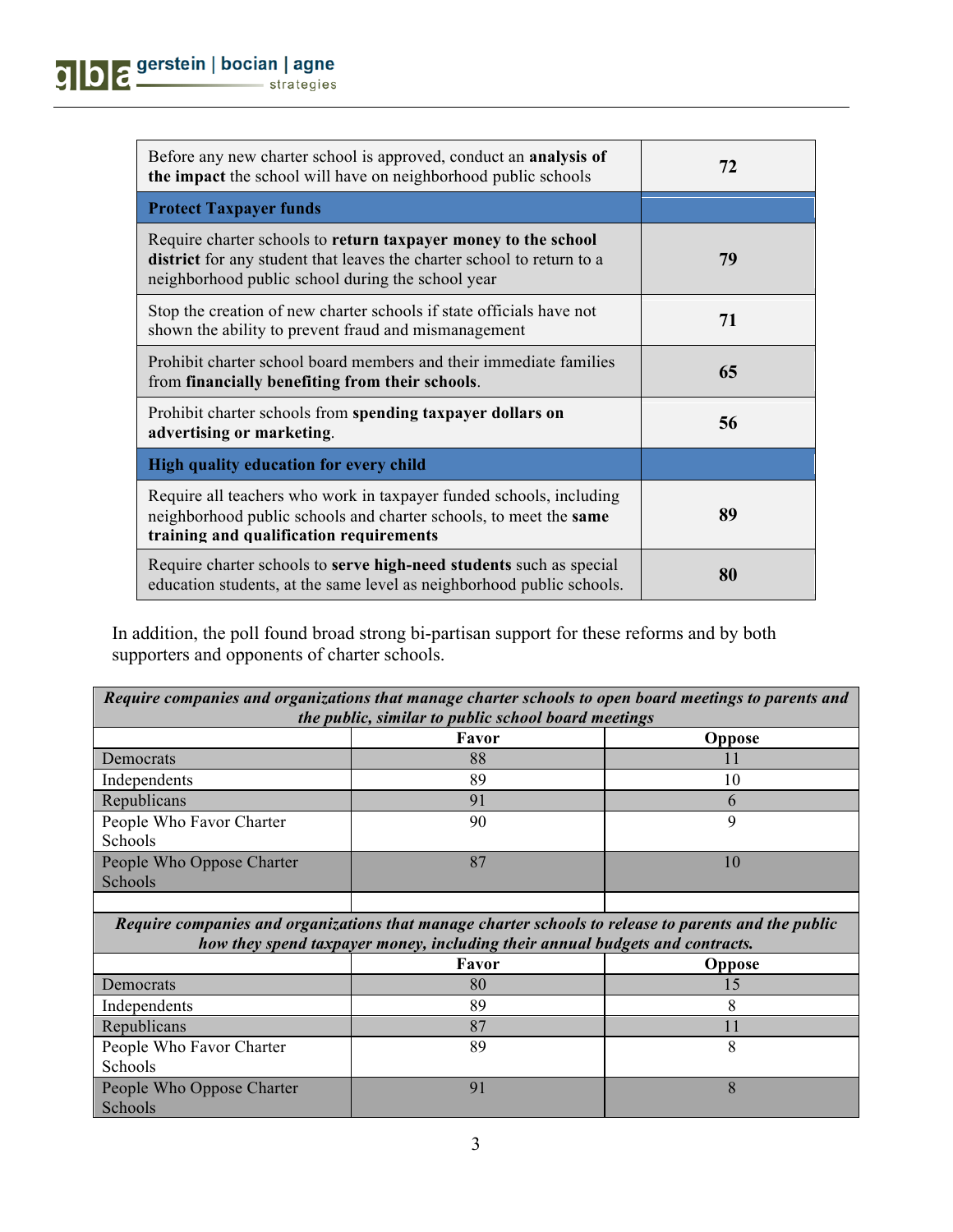| Require state officials to conduct regular audits of charter schools' finances to detect fraud, waste or<br>abuse of public funds.<br>Favor<br>90<br>Democrats<br>Independents<br>89<br>Republicans<br>88<br>People Who Favor Charter<br>88<br>Schools<br>People Who Oppose Charter<br>93<br>Schools<br>Before any new charter school is approved, conduct an analysis of the impact the school will have on<br>neighborhood public schools.<br>Favor<br>78<br>Democrats<br>Independents<br>71<br>69<br>Republicans<br>People Who Favor Charter<br>68<br>Schools<br>People Who Oppose Charter<br>90<br>Schools | Oppose<br>8<br>10<br>10<br>11<br>6<br>Oppose<br>19<br>27 |
|----------------------------------------------------------------------------------------------------------------------------------------------------------------------------------------------------------------------------------------------------------------------------------------------------------------------------------------------------------------------------------------------------------------------------------------------------------------------------------------------------------------------------------------------------------------------------------------------------------------|----------------------------------------------------------|
|                                                                                                                                                                                                                                                                                                                                                                                                                                                                                                                                                                                                                |                                                          |
|                                                                                                                                                                                                                                                                                                                                                                                                                                                                                                                                                                                                                |                                                          |
|                                                                                                                                                                                                                                                                                                                                                                                                                                                                                                                                                                                                                |                                                          |
|                                                                                                                                                                                                                                                                                                                                                                                                                                                                                                                                                                                                                |                                                          |
|                                                                                                                                                                                                                                                                                                                                                                                                                                                                                                                                                                                                                |                                                          |
|                                                                                                                                                                                                                                                                                                                                                                                                                                                                                                                                                                                                                |                                                          |
|                                                                                                                                                                                                                                                                                                                                                                                                                                                                                                                                                                                                                |                                                          |
|                                                                                                                                                                                                                                                                                                                                                                                                                                                                                                                                                                                                                |                                                          |
|                                                                                                                                                                                                                                                                                                                                                                                                                                                                                                                                                                                                                |                                                          |
|                                                                                                                                                                                                                                                                                                                                                                                                                                                                                                                                                                                                                |                                                          |
|                                                                                                                                                                                                                                                                                                                                                                                                                                                                                                                                                                                                                |                                                          |
|                                                                                                                                                                                                                                                                                                                                                                                                                                                                                                                                                                                                                |                                                          |
|                                                                                                                                                                                                                                                                                                                                                                                                                                                                                                                                                                                                                |                                                          |
|                                                                                                                                                                                                                                                                                                                                                                                                                                                                                                                                                                                                                |                                                          |
|                                                                                                                                                                                                                                                                                                                                                                                                                                                                                                                                                                                                                | 26                                                       |
|                                                                                                                                                                                                                                                                                                                                                                                                                                                                                                                                                                                                                | 29                                                       |
|                                                                                                                                                                                                                                                                                                                                                                                                                                                                                                                                                                                                                |                                                          |
|                                                                                                                                                                                                                                                                                                                                                                                                                                                                                                                                                                                                                | 10                                                       |
|                                                                                                                                                                                                                                                                                                                                                                                                                                                                                                                                                                                                                |                                                          |
|                                                                                                                                                                                                                                                                                                                                                                                                                                                                                                                                                                                                                |                                                          |
| Ensure that neighborhood public schools do not lose funding when new charter schools open in their<br>area.                                                                                                                                                                                                                                                                                                                                                                                                                                                                                                    |                                                          |
| Favor                                                                                                                                                                                                                                                                                                                                                                                                                                                                                                                                                                                                          | Oppose                                                   |
| 89<br>Democrats                                                                                                                                                                                                                                                                                                                                                                                                                                                                                                                                                                                                | 8                                                        |
| Independents<br>75                                                                                                                                                                                                                                                                                                                                                                                                                                                                                                                                                                                             | 20                                                       |
| $\overline{71}$<br>Republicans                                                                                                                                                                                                                                                                                                                                                                                                                                                                                                                                                                                 | 27                                                       |
| People Who Favor Charter<br>74                                                                                                                                                                                                                                                                                                                                                                                                                                                                                                                                                                                 | 22                                                       |
| Schools                                                                                                                                                                                                                                                                                                                                                                                                                                                                                                                                                                                                        |                                                          |
| People Who Oppose Charter<br>90<br>Schools                                                                                                                                                                                                                                                                                                                                                                                                                                                                                                                                                                     |                                                          |

| Require charter schools to serve high-need students such as special education students, at the same level as |       |               |
|--------------------------------------------------------------------------------------------------------------|-------|---------------|
| neighborhood public schools.                                                                                 |       |               |
|                                                                                                              | Favor | <b>Oppose</b> |
| Democrats                                                                                                    | 85    | 10            |
| Independents                                                                                                 | 78    | 19            |
| Republicans                                                                                                  | 78    | 18            |
| People Who Favor Charter Schools                                                                             | 78    | 19            |
| People Who Oppose Charter                                                                                    | 87    | 11            |
| Schools                                                                                                      |       |               |
|                                                                                                              |       |               |
| Require charter schools to return taxpayer money to the school district for any student that leaves the      |       |               |
| charter school to return to a neighborhood public school during the school year.                             |       |               |
|                                                                                                              | Favor | Oppose        |